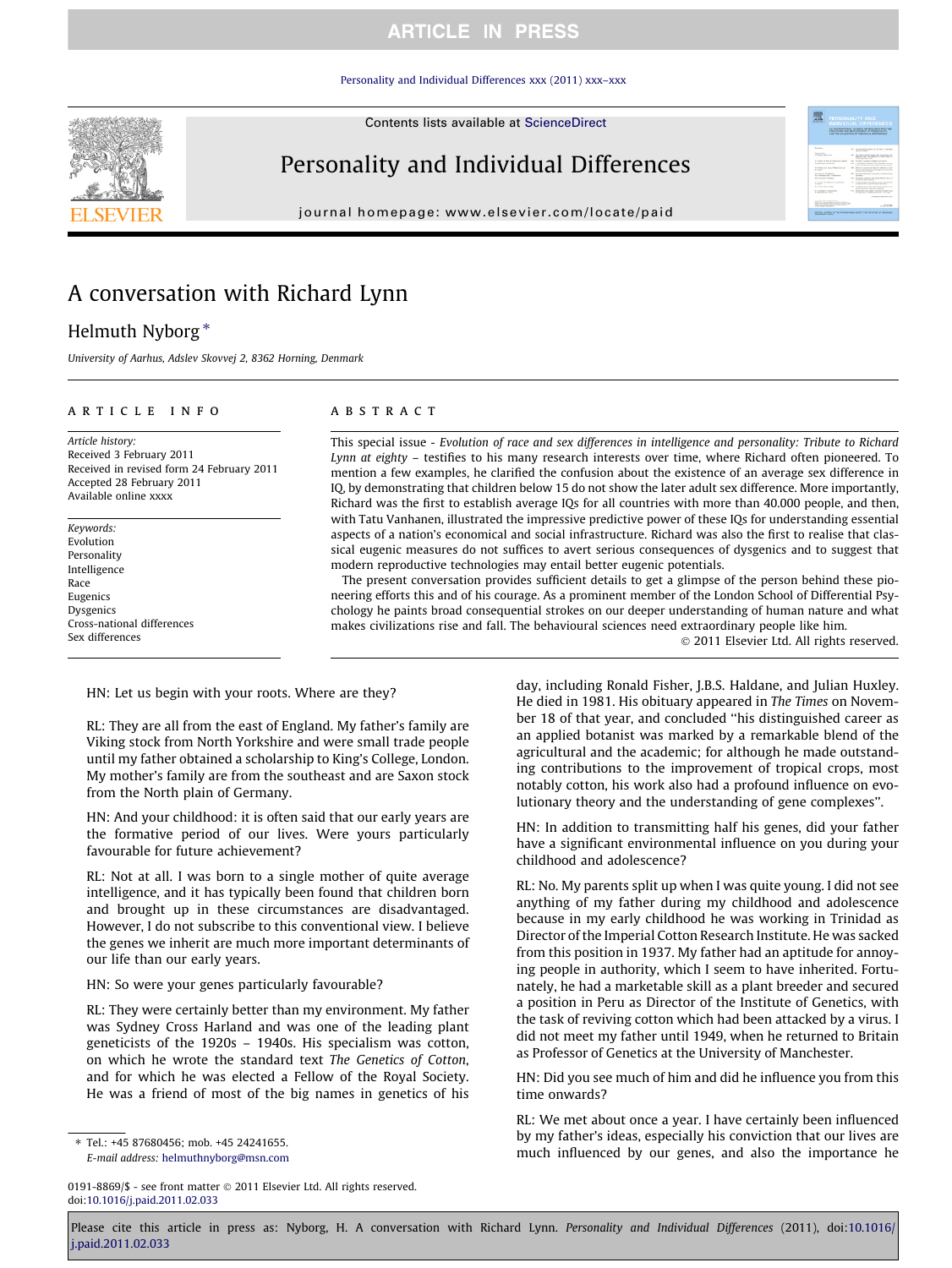attached to eugenics. He was one of the signatories of The Geneticists' Manifesto, drawn up in 1939 by [Hermann Muller \(1939\),](#page-5-0) which posed the question ''How could the world's population be improved genetically?'' My father has also served as a role model and has given me the confidence to advance theories that have sometimes been controversial.

HN: But you only received half your genes from your father. You received the other half from your mother and you said that she had quite average intelligence.

RL: Yes, but her father graduated in Botany as the top student of his year at Imperial College and entered the agricultural service of the British Colonial Office, whose task was to breed improved crops in the extensive British colonies. He ended up as Director of Agriculture in Trinidad, and it was in the small British community of botanical scientists in Port of Spain that my mother and father met in the late 1920s. However, unlike my father who was a workaholic and spent his evenings poring over his data on cross-bred strains and writing them up for journals, my grandfather was quite lazy and preferred to play bridge in his club. I seem to have inherited the workaholic gene from my father.

HN: Tell me now about your childhood and adolescence.

RL: I was born in February 1930 and brought up in Bristol. I went to the Bristol Grammar School, but although my family had all been scientists, I did not find school science interesting. The subject I liked best was history. At the end of my school career I won a scholarship to the University of Cambridge, but I did not go up straight away. At this time all 18 year olds were conscripted into the armed services and in July, 1949, I received my call up papers requiring me to report for military service. It was not a future to which I particularly looked forward. Remarkably, the army decided I would make a good officer and I was duly commissioned second lieutenant. I was put in charge of the training of new conscripts. One of the things I had to do was to teach them how to use a rifle. I had never found any difficulty in this, but I was surprised to find that the new conscripts found this very hard. Generally they failed to hit the target at all. I used to give them a demonstration of how it was done, and the sergeant would bring the target and show it to them with five neat little holes in the bull's eye. They would gather round with exclamations of ''Cor, blimey, look at the officer's''. I realised later that this apparently simple task must be g loaded.

HM: So then you went up to Cambridge. How did you like Psychology there?

RL: Not much. When I started, the Professor was Sir Frederic Bartlett. He was already renowned for his books Psychology and Primitive Culture (1923) and Remembering (1932). I dutifully read these books and could not find anything much of interest in either of them. Apart from Bartlett, information theory was the dominant research paradigm. The theory was taken from communication engineers who used it to analyse the transmission of information, as for instance along a telephone line. The Cambridge people applied this model to explain the transmission of information through the nervous system. The two leaders of this group were William Hick, who published his famous paper On the rate of gain of information in 1953, and Donald Broadbent. I came to know Broadbent quite well and we remained on friendly terms up to his death. However, we did not have much of a meeting of minds. His caste of mind was for developing micro-theories phenomena, whereas I have always preferred broad brush macro-theories.

HN: I think Bartlett must have been quite elderly when you were a student, so you did not have to endure him for that long?

RL: Yes, in 1952 Oliver Zangwill was appointed to the professorship. I looked forward to this new broom and eagerly read his book An Introduction to Modern Psychology that had been published in 1950. I was not impressed by this slim volume. It ran to only 220 pages and about 60,000 words and the very idea that it was possible to provide an adequate account of psychology in such a short book seemed absurd. What was the point, I wondered, of writing such a book? I found to my dismay that Zangwill had an uncritical acceptance of psychoanalysis and even wrote that ''as a result of Freud's researches, psychology today differs from psychology of fifty years ago in a manner so fundamental as to justify the comparison with biology before and after Darwin''. I thought that regarding Freud as comparable in stature and achievement to Darwin was preposterous. My chief interest became the work on intelligence done at University College, London, developed by Charles Spearman, Cyril Burt and Raymond Cattell, and extended to personality by Cattell and [Hans Eysenck](#page-5-0). I thought this was much more interesting than the experimental psychology that was being done at Cambridge. I took the final exams in 1953 and did my best to conceal the antipathy I had developed for Cambridge experimental psychology. Apparently I succeeded as I was awarded the Passingham Prize, which is given annually for the best psychology student of the year. On the basis of this I was awarded a three year research studentship to work for a Ph.D. I decided to examine the relation between anxiety, intelligence and educational attainment in school children. I completed my Ph.D in the spring of 1956 and was disconcerted to be told by Zangwill that he had appointed Sir Cyril Burt as my external examiner and himself as the internal. I was a bit alarmed at having Burt as my external examiner because he had recently failed two Ph.D. students from Cambridge. However, the viva went well and he passed my thesis.

#### HN: So then you needed a job.

RL: Yes, and I obtained a lectureship at the University of Exeter. I was now to enter the wilderness years and did not succeed in doing anything that I considered significant for the next twelve years. In 1959 I published a paper Environmental conditions affecting intelligence, in which I said that it was now established that genetic factors are the major determinant of intelligence, but that environmental factors are also involved. I proposed that these consisted of the quality and quantity of cognitive stimulation from others in the family. I suggested that this explained the tendency for only children to have the highest IQs, and for IQs to decline with increasing family size, and also that eldest and youngest children have higher average IQs than those in the middle of the family. I sent the paper to Sir Cyril Burt, who replied with a friendly letter saying that he agreed with me. After this, I corresponded with Sir Cyril from time to time and I always found him very friendly and helpful.

HN: Your theory of the quality and quantity of cognitive stimulation from others in the family as the environmental determinant of intelligence sounds like the so-called Zajonc effect.

RL: Yes, Zajonc later formulated a very similar theory and managed to get his name attached to it. However, I do not find this annoying because I now think that Joseph [Rogers, Boruch,](#page-5-0) [Stoms, and DeMoya \(1991\)](#page-5-0) has disproved the theory.

#### HN: What did you do next?

RL: I fell under the spell of Hans Eysenck's theory that he published in 1957 in his book The Dynamics of Anxiety and Hysteria.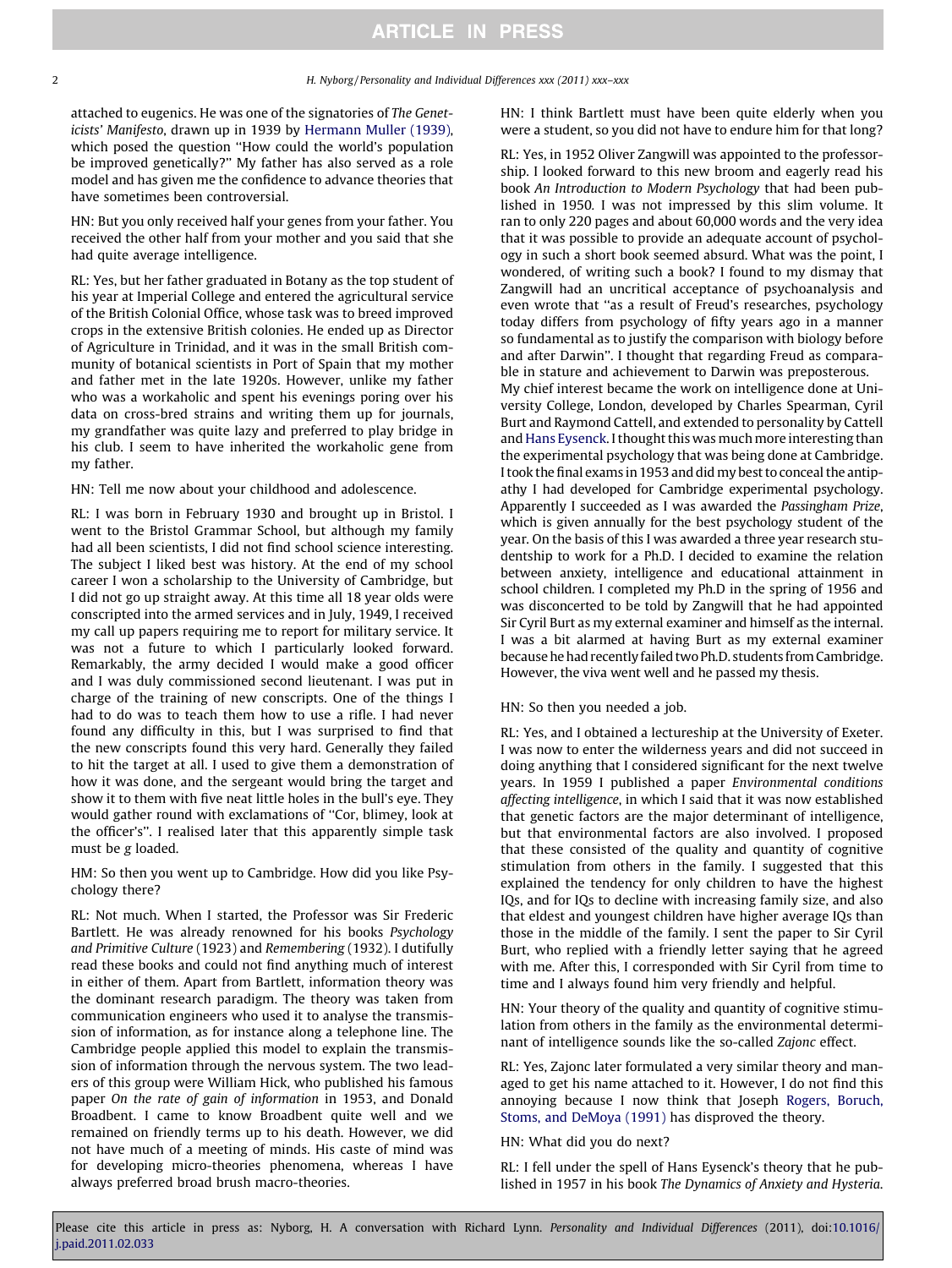In this he extended Hull's theory to individual differences. He proposed that extraverts generate Hull's concept of reactive inhibition more rapidly than introverts. From this assumption he derived a lot of deductions, for which he provided evidence in his book. One of the most important of these was that introverts would form conditioned Pavlovian anxiety reactions more rapidly than extraverts, and one of his researchers named Cyril Franks demonstrated that this was so. On the basis of this result, Eysenck proposed that children become socialised by developing anticipatory anxiety reactions to disapproval and punishment, and that this process would occur more rapidly in introverts.

#### HN: This theory of Eysenck's was obviously very ambitious.

RL: Indeed. But I love big theories, and this was huge. It embraced Pavlovian neurophysiological concepts, Hull's behaviour system, the introversion–extraversion personality dimension, the social concepts of tough-mindedness and tender-mindedness, and political attitudes. I was enthralled by the theory and began testing some of the deductions that could be made from it.

#### HN: And how did this go?

RL: Some of them worked but others didn't. In 1959 I wrote up a paper on one of those that worked, and sent it to [Hans Eysenck](#page-5-0) He replied very warmly and said he would lend me some apparatus if I wanted to do some more work. He invited me to London to collect this and stay the night with him and Sybil, which I readily accepted. Talking with Hans was a real meeting of minds and unlike anything I had experienced before. I did some more work and published several papers on Eysenck's theory. I extended it to the deterioration of performance with age and proposed that this could be explained by an increase in reactive inhibition. Remarkably, in 1960 it was published in Nature.

During the 1960s, I worked on a variety of topics, including teaching two year olds to read and Russian psychology, but none of them led anywhere, and I became quite depressed with my failure to make any significant progress in my academic career.

HN: This brings us to 1967, when you quit the University of Exeter and took up a position in Ireland.

RL: Yes, I was appointed research professor at the Economic and Social Research Institute (ESRI) in Dublin, where I worked until 1972. The brief was to carry out research on the economic and social problems of the country. So I settled down to investigate the economic and social problems of Ireland and think about what contribution I could make to finding public policies that would help solve them. The major problem was the economic backwardness, and when I researched the literature it was not long before I discovered that the Irish had a low average IQ. So I formulated the theory that the low IQ was likely a significant reason for the economic backwardness. The solution for this problem was obvious. What was needed was a set of eugenic policies that would raise the Irish IQ.

#### HN: This sounds a bit scary!

RL: Indeed. I reflected on the likely headlines I would get if I wrote one of the monographs that the ESRI produced analysing the problem and its solution. Headlines like Professor advocates sterilizing the mentally retarded and incentives for graduates to have more children. I didn't see these going down well. Ireland is a deeply conservative and Catholic country and the Catholics had been the only group that opposed eugenic programs in the first half of the twentieth century, when everyone else thought these were sensible. Virtually no-one supported eugenic programs any more and anyone who proposed doing so would be accused of being a Nazi.

#### HN: And how did you deal with this problem?

RL: I chickened out! I did not think I could go public on this, so I sat on it for 35 years. It was not until 2002 when I published IQ and the Wealth of Nations with Tatu Vanhanen that I set out the theory. Nevertheless, I did write something on the issue in a circumspect way. In 1968 I published The Irish Brain Drain. It reported research showing that there was a high rate of emigration of graduates from Ireland, and warned that this would reduce the average IQ of the remaining population.

I looked next at some of the demographic and epidemiological characteristics of Ireland to see if I could find any problems I could tackle. The first thing I noticed was that the Irish have an exceptionally high rate of psychosis. I knew that chronic hospitalised psychotics, consisting mainly of those with simple schizophrenia and retarded depression, have a low level of anxiety. I wondered whether a low level anxiety in the population might explain the high rate of psychosis and looked at other data that might corroborate the theory. I took the 18 economically developed nations for which there were reliable statistics and examined calorie consumption, coronary heart disease, caffeine and cigarette consumption as indices of low anxiety, and suicide rates, alcohol consumption, and road accident death rates as indices of high anxiety. I factor analysed the inter-correlations and found a general factor that accounting for about 50% of the variance and identified this as anxiety. The final step was to treat the nations as if they were individuals and use the data to score the nations on the anxiety factor. The result was that Ireland emerged as the nation with the lowest level of anxiety.

HN: How about the other nations? Could you find any pattern there?

RL: Yes, the northern Europe nations also had low anxiety, while the southern European nations and Japan came out as the high anxiety nations. It seemed likely that there are genetic differences in anxiety among the northern and southern subraces of Europe, and between Japan and Europeans. This was my first excursion into the thorny field of racial differences.

HN: This was quite a sophisticated study. I wonder how many people understood it and how it was received.

RL: There were certainly a lot of people who did not understand it. However, it was received quite well by the more sophisticated. Sir Cyril Burt wrote a generous introduction – ''what I should like chiefly to commend are the methods he has adopted''. I believe this was the last thing that Sir Cyril wrote. [Hans Eysenck](#page-5-0) was enthusiastic and it was this that inspired Hans and Sybil to begin collecting questionnaire data for neuroticism and extraversion, and later for psychoticism, from numerous countries that was to occupy them for the next thirty years or so.

HN: And how has your theory survived these last forty years?

RL: The theory has survived quite well among researchers on cross-cultural differences in personality. In 1985 [Phil Rushton](#page-5-0) extended the theory in his book Race, Evolution and Behavior in which he reported that North East Asians obtain higher scores on anxiety than Europeans, confirming my conclusion that the Japanese have a high level of anxiety. [David Lester](#page-5-0) [\(2000\)](#page-5-0) expanded the theory further and found that it held up in a data set of 32 nations. [Geert Hofstede and Robert McCrae](#page-5-0) [\(2004, p. 59\)](#page-5-0) have written that ''A breakthrough in the study of national cultures was [Richard Lynn's](#page-5-0) book Personality and National Character'' and have confirmed the same national differences in anxiety.

Please cite this article in press as: Nyborg, H. A conversation with Richard Lynn. Personality and Individual Differences (2011), doi:[10.1016/](http://dx.doi.org/10.1016/j.paid.2011.02.033) [j.paid.2011.02.033](http://dx.doi.org/10.1016/j.paid.2011.02.033)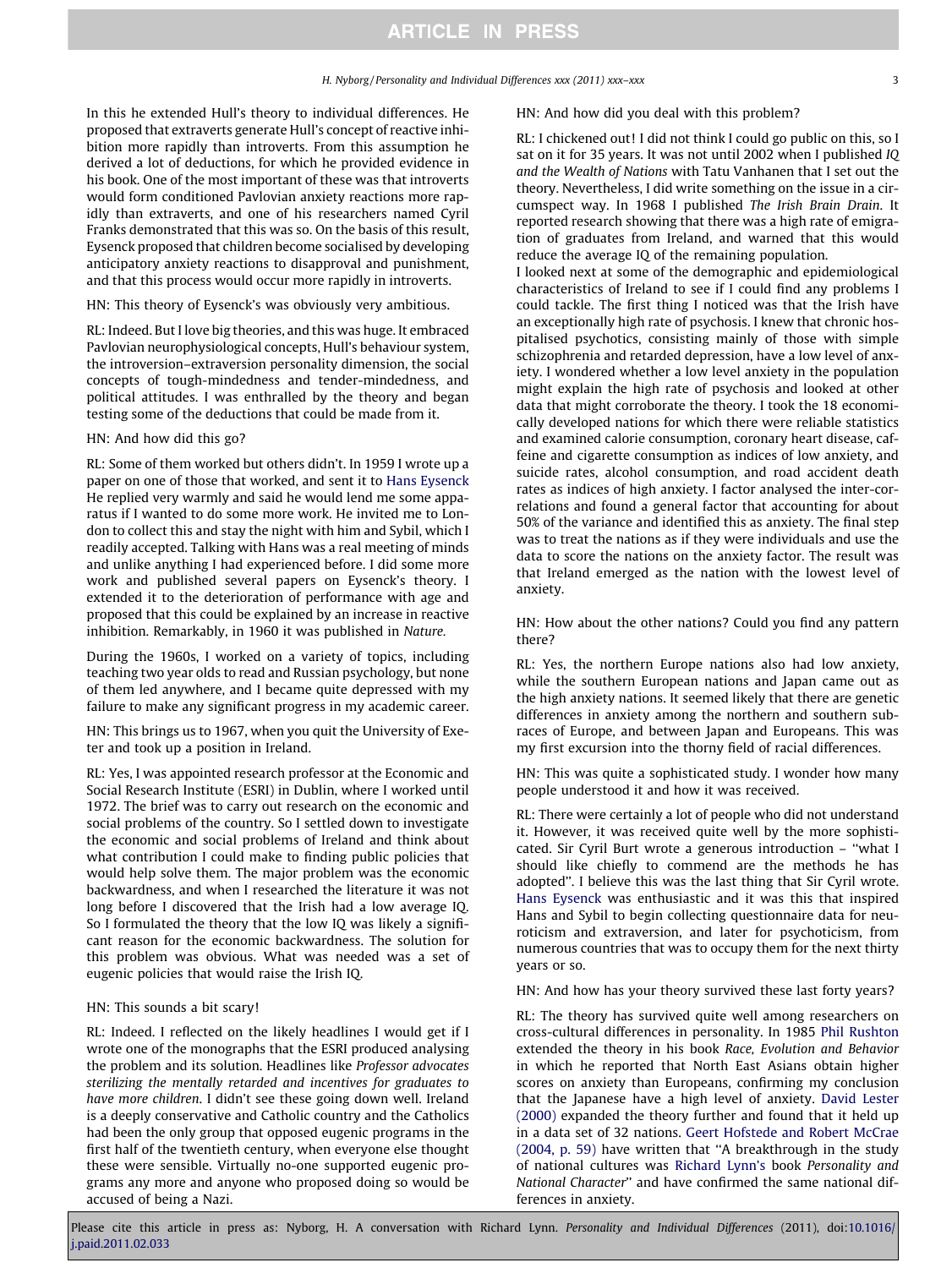#### 4 H. Nyborg / Personality and Individual Differences xxx (2011) xxx–xxx

HN: We have come to the year 1972 and you were soon to leave Dublin.

RL: Yes, I had completed my work on national differences in anxiety and was keen to develop my ideas on national and racial differences in intelligence. But because I had discovered the low IQ in Ireland, I did not think it possible to do this while I was in Dublin. So I had to look for a new base. Then in the fall of 1971 the University of Ulster advertised for a professor to set up a psychology department. I thought this would suit me, so I sent in an application, was offered the job, and accepted.

So in 1972 I moved to Ulster and began my work on national and racial differences in intelligence. I began publishing papers on this in 1977 when I estimated the mean IQ in Japan at 106.6 (in relation to an American mean of 100), and the mean IQ of the Chinese in Singapore at 110. The next year I published a review of national and racial IQs. I continued to collect IQs for countries all over the world. I concluded that with the IQ of Europeans set at 100, the North East Asians have an IQ of 106, the South East Asians have an IQ of 90, the Native American Indians have an IQ of 89, and the IQ of sub-Saharan Africans have an IQ around 70.

In 1980 I published my theory that these race differences evolved when early humans migrated out of Africa into temperate and then into cold environments. These were more cognitively demanding, and so the peoples who settled in North Africa and South Asia, and even more the Europeans and the North East Asians, had to evolve higher IQs to survive.

HN: Then in 2002, you used these national and racial IQs in your book IQ and the Wealth of Nations, which you wrote in collaboration with Tatu Vanhanen.

RL: Yes, Tatu Vanhanen is a political scientist in Finland and has a good knowledge of economics. We got in touch in 2000, met in London and talked about using my national IQs to explain the huge differences in living standards between the economically developed countries and the third world. We found that the correlation between national IQs and per capita income was  $r = 0.68$ , so national IQs explained about half the variance in per capita income. The other half can be largely explained by the degree to which nations have free market economies and natural resources.

#### HN: How was the book received?

RL: It had the usual reaction to which I have become accustomed. Some hated it, some loved it. Among those who hated it was [Earl Hunt,](#page-5-0) who described the national IQs as ''meaningless'', while [Susan Barnett and Wendy Williams](#page-5-0), said they were ''virtually meaningless''.

Others saw my national IQs as opening up a new field in which national differences in intelligence have explanatory power for a wide range of social and economic phenomena. In 2009, [Hein](#page-5-0)[er Rindermann and Steve Ceci](#page-5-0) described the calculation of national IQs as ''... a new development in the study of cognitive ability: Following a century of conceptual and psychometric development in which individual and group (socioeconomic, age, and ethnic) differences were examined, researchers have turned their attention to national and international differences in cognitive competence to predict a variety of outcomes: societal development, rate of democratization, population health, productivity, gross domestic product (GDP), crime, health and longevity, infant mortality, and wage inequality''. From 2005, numerous papers have been published on a variety of correlates of national IQs.

In 2010, in collaboration with [Gerhard Meisenberg,](#page-5-0) I integrated all the international studies of scores in reading comprehension,

math and science understanding. We put this on a common metric for 108 nations and showed that they are perfectly correlated  $(r = 1.0)$  with national IQs. I doubt whether there is anyone who now disputes that my national IQs are valid.

HN: In 2005, you wrote another book on race differences in intelligence, The Global Bell Curve?

RL: This took as its starting point The Bell Curve, in which [Richard Herrnstein and Charles Murray in 1994](#page-5-0) showed in that in the United States there is a racial hierarchy in which Europeans have the highest IQ and perform best for earnings, socioeconomic status and a range of social phenomena, Hispanics come next, while Blacks do least well. In The Global Bell Curve I examined whether similar racial intelligence and socio-economic hierarchies are present in other parts of the world and documented that they are. They are found in Europe, Africa, Latin America, the Caribbean, Southeast Asia, Australia and New Zealand. It is invariably the Europeans and North East Asians who are at the top of these racial hierarchies. These are followed by the brown skinned peoples who occupy intermediate positions, e.g. the Coloureds and Indians from the sub-continent in Africa, the Mulattos and Mestizos in Latin America, Indians in Europe, and light skinned Blacks in the United States, who come in the middle of the IQ and socio-economic hierarchies, while the dark skinned African Blacks and Native American Indians invariably come at the bottom of the hierarchies. In Australia and New Zealand, it is the lighter skinned Europeans and Chinese who are at the top of the IQ and socio-economic hierarchies, while the darker skinned Aborigines and Maoris are at the bottom. In South-East Asia in Singapore, Indonesia, the Philippines, Malaysia, and Thailand, it is invariably the Chinese who have higher IQs than the indigenous peoples and outperform them in education, earnings, wealth and

These colour-related social hierarchies are so inescapable that sociologists and anthropologists have coined the term pigmentocracy to describe them. A pigmentocracy is a society in which wealth and social status are related to skin colour. I argued that intelligence differences provide the best explanation for the racial hierarchies that are consistently present in all multiracial societies.

socio-economic status.

HN: I would like to turn now to your work on the increases in intelligence that occurred during the twentieth century.

RL: My first work on this appeared in 1982, when I published a paper showing that the IQ in Japan had increased by 7 IQ points from those born in 1910 to those born in 1969. I have published several more papers on the increase of IQs. My last one in 2009 showed that in Britain it has recently come to an end among children aged 13 years and older, although it is still present in younger children. I have also considered the problem of why IQs have increased and published a paper in 1990 arguing that improvements in nutrition have been the main factor responsible for the IQ rise.

HN: You have also worked on sex differences in intelligence. How did this come about?

RL: In all fields of scholarship we have to take a lot on trust. If all previous scholars are agreed on something, we take it for granted that they must be right. All the experts from at least World War 1 had stated that there is no sex difference in intelligence. In the following years numerous scholars whom I respected repeated this assertion. For instance, [Herrnstein and](#page-5-0) [Murray](#page-5-0) wrote in The Bell Curve that ''The consistent story has been that men and women have nearly identical IQs''.

Please cite this article in press as: Nyborg, H. A conversation with Richard Lynn. Personality and Individual Differences (2011), doi[:10.1016/](http://dx.doi.org/10.1016/j.paid.2011.02.033) [j.paid.2011.02.033](http://dx.doi.org/10.1016/j.paid.2011.02.033)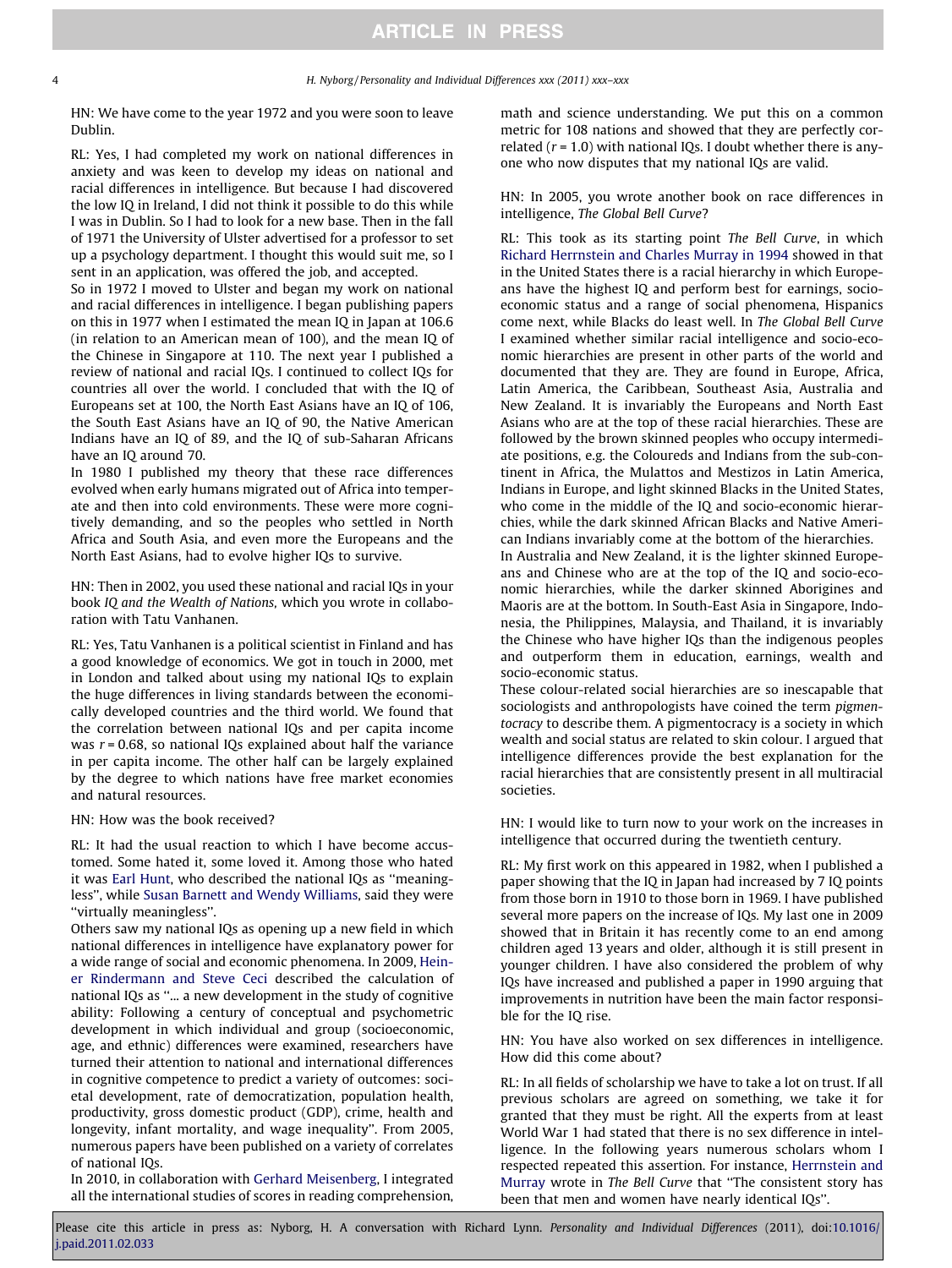I had no reason to doubt this consensus, but in 1992 I was shaken when [Dave Ankney](#page-5-0) and Phil Rushton independently published papers showing that men have larger brains than women, even when these are controlled for body size and weight. It was evident that these results presented a problem. It is well established that brain size is positively related to intelligence at a correlation of about 0.4. As men have larger brains than women, men should have a higher average IQ than women. Yet all the experts were agreed that males and females have the same intelligence.

I grappled with this problem for about six months. I went through dozens of studies and the experts seemed to be right that males and females have the same intelligence. Then at last I found the solution. When I looked at the studies in relation to the age of the samples being tested, I found that males and females do have the same intelligence up to the age of 15 years, as everyone had said. But I found that from the age of 16 years onwards, males begin to show higher IQs than females and that by adulthood, the male advantage reaches about 5 IQ points, entirely consistent with their larger average brain size. I published this solution to what I called the Ankney-Rushton anomaly in 1994.

#### HN: And how was your solution received?

RL: Most people ignored it, including Art [Jensen](#page-5-0) in his 1998 book The g Factor. He concluded that ''the sex difference in psychometric g is either totally nonexistent or is of uncertain direction and of inconsequential magnitude''.

I continued to publish papers showing that up to the age of 15 years males and females have approximately the same IQ except for a small male advantage on the visualisation abilities, but from the age of 16 years males begin to show greater intelligence, but most people continued to assert that men and women have equal intelligence. In 2006, [Stephen Ceci and](#page-5-0) [Wendy Williams](#page-5-0) published an edited book Why aren't more women in Science? They brought together fifteen experts to discuss this question. They began by saying ''We have chosen to include all points of view'', but remarkably none of the contributors presented the case that men have higher intelligence than women, and that high intelligence is required to make a successful career in science. Several of the contributors asserted that there are no sex differences in intelligence.

The only person who attacked my theory was [Nick Mackintosh.](#page-5-0) In 1996 he contended that the Progressive Matrices is an excellent measure of intelligence and of Spearman's g, that it is known that there is no sex difference on the Progressive Matrices, and therefore that my claim is refuted. He made no mention of my maturation theory that it is only from the age of 16 years that males begin to show higher IQs than females.

In response to Mackintosh's criticism I collaborated with [Paul](#page-5-0) [Irwing](#page-5-0) in carrying out meta-analyses of sex differences on the Progressive Matrices in general population samples and in university students [\(Lynn & Irwing, 2004\)](#page-5-0). We found that in general population samples there is no sex difference up to the age of 15 years, but among adults, men have a higher IQ than women by 5 IQ points. Among university students, we found the male IQ advantage is 4.6 IQ points.

HN: Still, you did have some supporters for your theory that men have a higher average IQ than women. I myself came out in support of your theory.

RL: You did [\(Nyborg, 2005](#page-5-0)), and in the next few years several people published data supporting my theory, including [Juri](#page-5-0) [Allik; Doug Jackson and Phil Rushton; Roberto Colom,](#page-5-0) and [Gerhard Meisenberg.](#page-5-0) By 2010, numerous studies had shown that men have a higher IQ than women. I believe this is now accepted by all serious scholars. But, of course, there are plenty of unserious scholars who have never bothered to read the literature on this issue.

HN: Let us move onto your work on eugenics.

RL: I became interested in eugenics when I was a student in the 1950s. I read the papers of several psychologists in the United States, and of Sir Cyril Burt, Sir Godfrey Thompson and Ray Cattell in Britain, showing that the average IQ of the population was declining because people with low IQs were having more children than those with high IQs. I thought this must be an enormously serious problem. But it was not until the early 1990s that I began to work on eugenics.

I have published several papers showing that dysgenic fertility for intelligence in the United States and Britain, and one showing that there is also dysgenic fertility for moral character. In 1996 I published Dysgenics: Genetic Deterioration in Modern Populations, which set out the evidence that modern populations have been deteriorating genetically from around 1880 in respect of health, intelligence and moral character.

In 2001, I published a sequel Eugenics: A Reassessment. This begins with a historical introduction giving an account of the ideas of Francis Galton and the rise and fall of eugenics in the 20[th] century. I then discuss the objectives of eugenics and identify these as the elimination of genetic diseases, and the improvement of intelligence and moral character. This is followed by a consideration of how eugenic objectives can be achieved using the methods of selective reproduction and concludes that there is not much scope for these. Finally, I discuss the how eugenic objectives could be achieved by the ''New Eugenics'' of biotechnology using embryo selection and how these are likely to be developed in the twenty-first century. I conclude by predicting the inevitability of a future eugenic world in which couples will select genetically desirable embryos for implantation and there will be huge improvements in the genetic quality of the populations of economically developed countries where these technologies are adopted.

I have continued to publish papers on genetic deterioration. I extended this in a study with [John Harvey](#page-5-0) to an estimate of the decline of the world's IQ caused by the high fertility in third world low IQ countries. We estimated that the world's IQ deteriorated genetically by 0.86 IQ points in the years 1950–2000.

HN: You have also published work on racial and ethnic differences in personality.

RL: Yes, in 2002 I took up the problem that Dick Herrnstein and Charles Murray noted in The Bell Curve that while racial and ethnic differences in intelligence can explain a number of the differences in educational attainment, crime, welfare dependency, rates of marriage, etc., they cannot explain the totality of these differences. They concluded that there must be some additional factor that also contributes to these. I proposed that some of the residual disparities are attributable to differences in psychopathic personality. I showed that psychopathic personality is highest among Blacks and Native Americans, next highest in Hispanics, lower in Whites and lowest in East Asians.

HN: Your most recent book is on the intelligence of the Jews. How did you get interested in this?

RL: Some years ago I read that about a third of the Nobel Prizes won by Germany in the years 1901–1939 had been awarded to Jews. I checked out the numbers of Jews in Germany and found they were about 0.85 per cent of the population. I reflected that

Please cite this article in press as: Nyborg, H. A conversation with Richard Lynn. Personality and Individual Differences (2011), doi:[10.1016/](http://dx.doi.org/10.1016/j.paid.2011.02.033) [j.paid.2011.02.033](http://dx.doi.org/10.1016/j.paid.2011.02.033)